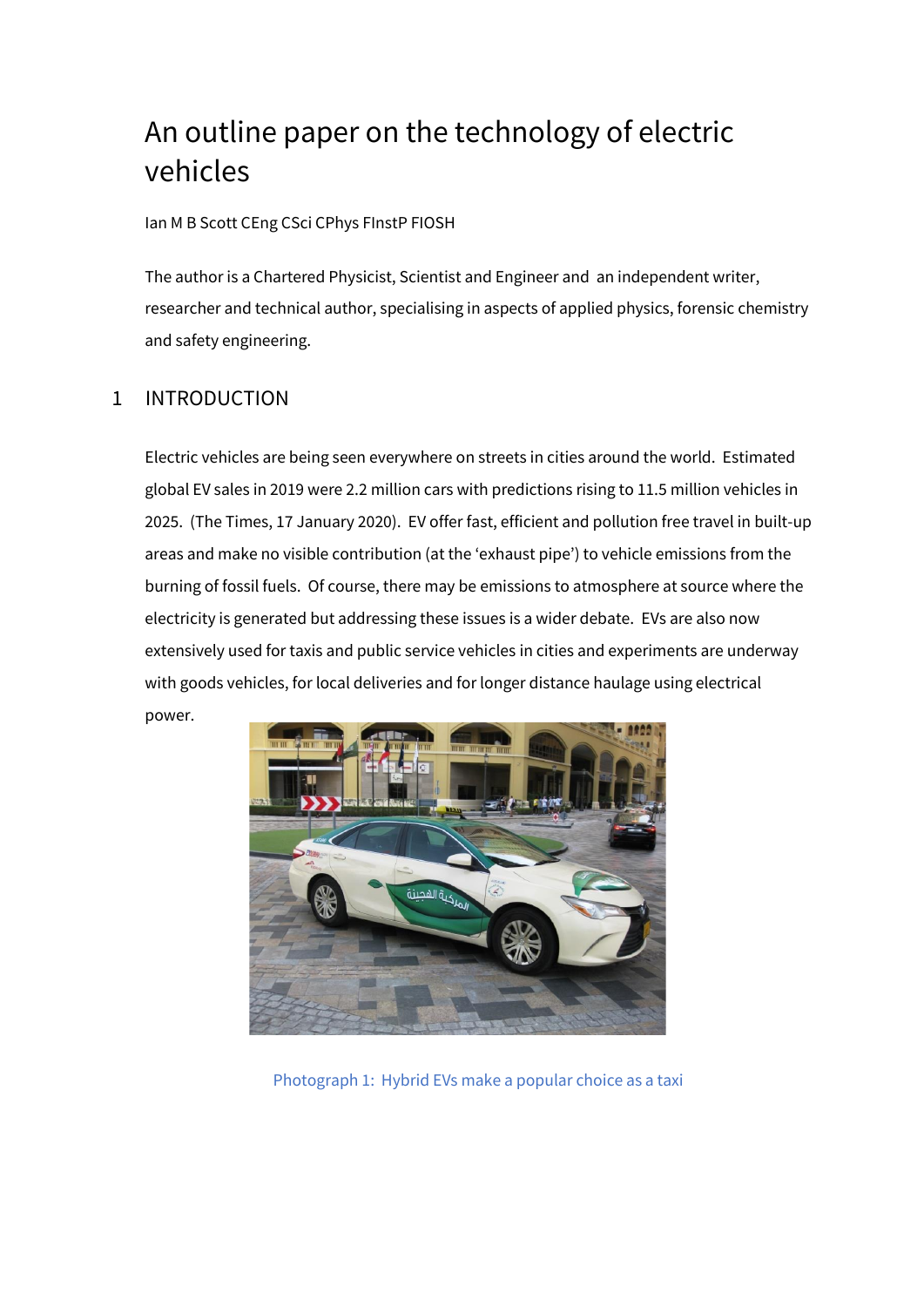Electric vehicles offer [many benefits](https://www.energysage.com/electric-vehicles/advantages-of-evs/), they are seen as sustainable solutions to transport pollution and a very 'green alternative' but they also have some disadvantages when compared to conventional carbon fuel powered vehicles.

This paper is one of three related published papers which look at current EV technology, issues around recycling batteries used for motive power in electric vehicles and, in more detail, issues surrounding the recycling of lithium-ion batteries in the wider industrial and commercial sectors.

## 2 ADVANTAGES AND DISADVANTAGES OF ELECTRIC VEHICLES

All-electric vehicles offer many benefits, including high energy efficiency, reduced emissions, and strong performance, with additionally low maintenance. Drawbacks may be imagined as limited range or duration ('Range Anxiety'), a long time needed to 're-fuel' meaning a delay to a journey, higher initial purchase costs and significant battery replacement costs or re-cycling charges, when this becomes necessary in the life of the vehicle. Many of the same benefits of all-electric cars also apply to plug-in hybrid electric vehicles, although one recent review (The Times 15 February 2020) commented that roadside chargers for electric vehicles could cost 9 times as much as the price paid for electricity if the recharging was undertaken at home from a domestic supply, although it is acknowledged that roadside charging stations may utilise faster charge rates.

#### 2.1 Battery life and warranties

Like any battery-powered electronic device, electric vehicle batteries do not have an unlimited lifespan. As a battery ages it degrades, and consequently will hold less charge when "full." High temperatures and overcharging, among other factors, contribute to faster battery degradation over shorter time.

Most electric vehicles come with a battery performance warranty, generally guaranteeing anywhere between five and eight years of use, or around 100,000 miles of driving with the car battery maintaining above a certain percent of its original capacity. Depending on how much you drive and how long you plan on owning your vehicle, warranties on battery life and degradation are an important factor to consider.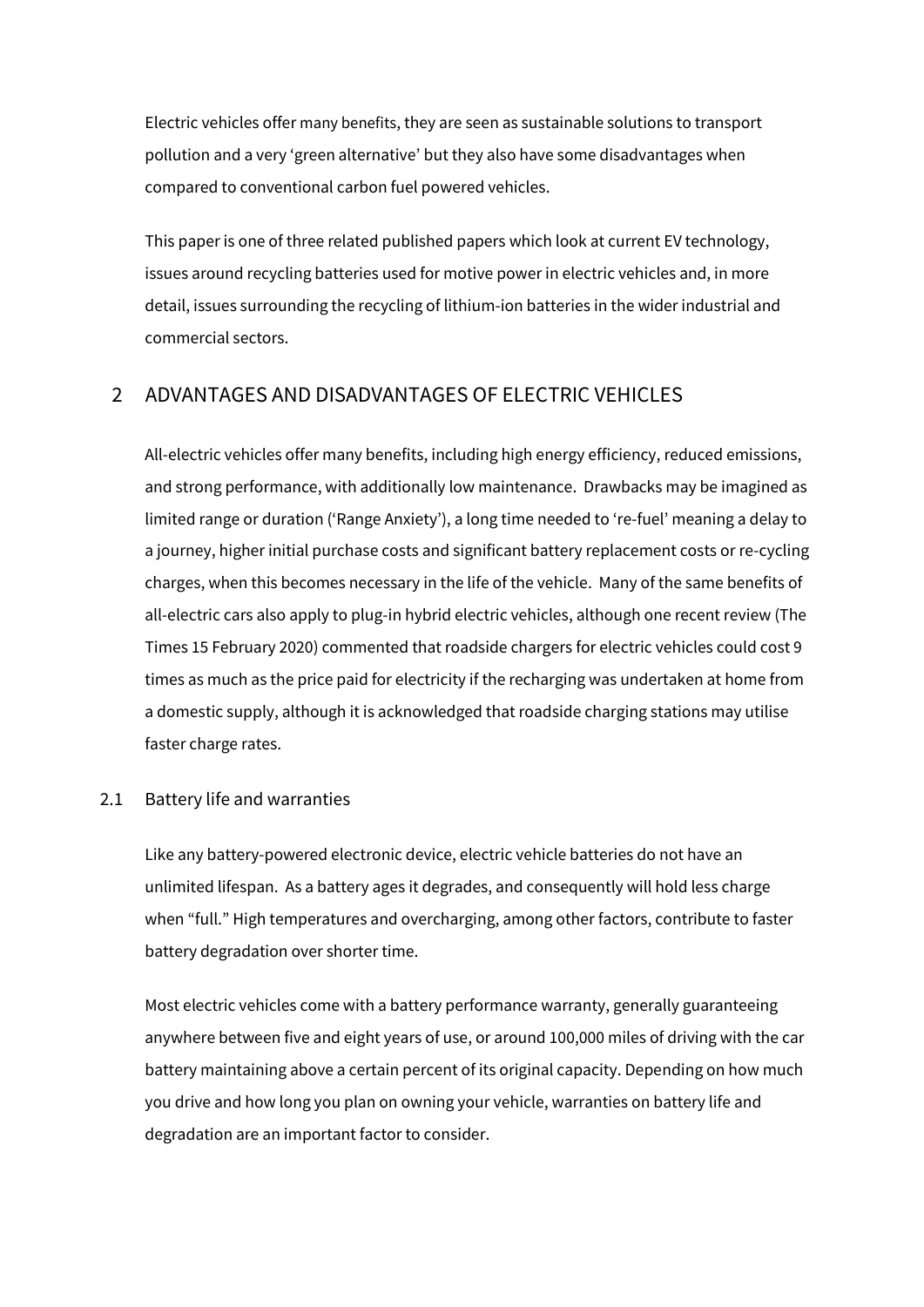Deeper discharges lead to more rapid battery degradation. EV battery warranties are most applicable for shorter range vehicles. This is because a regular commute might only drain a small percentage of a long-range battery, but that same commute might constitute a "deep discharge" on a lower-capacity battery, which degrades battery life more significantly over time.

2.2 What causes reduced electric car battery life?

Electric vehicle battery life can be impacted negatively in several ways:

**High temperatures.** Operating an EV in high temperature climates can degrade the battery. Additionally, parking an EV in the sun for long periods of time can have similar degradation effects.

**Overcharging/high voltages.** Charging an EV beyond its voltage limit can increase internal resistance in the battery. Most batteries have built-in battery management systems (BMS), so overcharging is rarely an issue, but it is good practice to not charge your battery right up to 100% routinely.

**Deep discharges/low voltages.** Draining most of a battery's capacity frequently, or completely draining an EV battery, reduces battery capacity over time.

**High discharges or charge current.** 'Pulling' too much current from a battery routinely or regularly may have detrimental effects on battery life. When possible, avoid aggressive driving patterns that might pull high levels of current from your battery all at once.

All EV batteries will degrade over time but avoiding these situations can help you maximise EV battery life. Current battery technology is designed for extended life (typically about 8 years or 100,000 miles). Some batteries and can last for 12 to 15 years in moderate climates, or eight to 12 years in extreme climates.

# 3 HOW DO ELECTRIC CAR BATTERIES WORK?

The energy storage system in electric cars comes in the form of a battery. Battery type and composition can vary, depending on if the vehicle is all-electric (AEV) or plug-in hybrid electric (PHEV).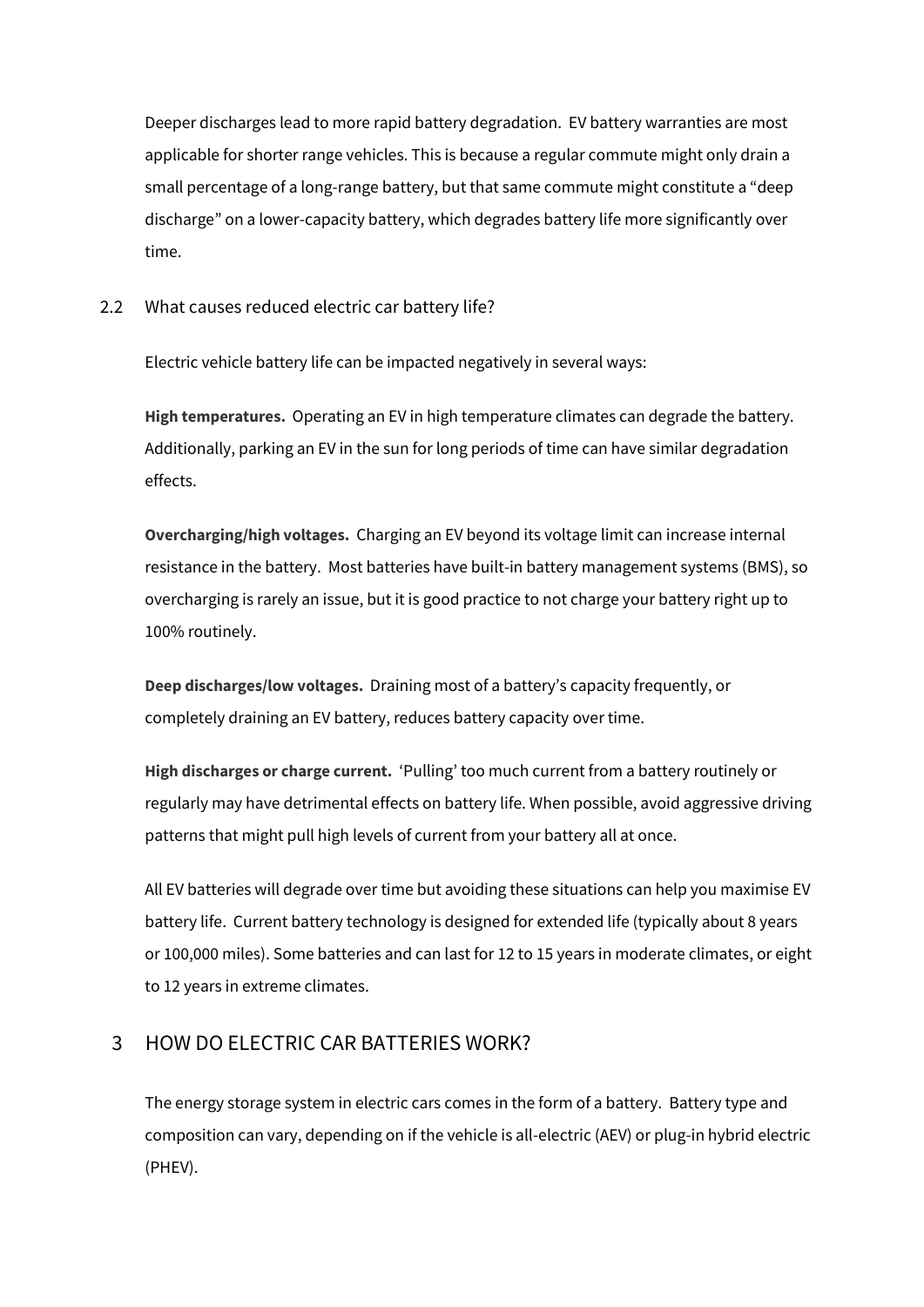'All-electric' vehicles have an electric traction motor in place of the internal combustion engine used in liquid fuel powered cars. AEVs use a traction battery pack (usually a lithiumion battery) to store the electricity used by the motor to drive the vehicle's wheels. The traction battery pack is the part of the car that must be plugged in and recharged, and its efficiency helps determine the overall range of the vehicle. However, it is also possible to charge the battery in an 'all-electric' vehicle by regenerative braking, using kinetic energy to charge the battery when the vehicle is braking.

In plug-in hybrid electric vehicles, the electric traction motor is powered by a traction battery pack much like an AEV. The primary difference is that the battery power is augmented by running a liquid fuelled combustion engine. PHEVs run on electric power until the battery is depleted and then switch over to fuel which powers an internal combustion engine. The battery, usually lithium-ion, can be recharged by (1) being plugged in, through regenerative braking, or (2) by using the internal combustion engine. The combination of battery and fuel gives PHEVs a longer range than their all-electric counterparts.

#### 3.1 Types of electric car batteries

There are four main kinds of batteries used in electric cars: lithium-ion, nickel-metal hydride, lead-acid, and ultracapacitors.

#### 3.1.1 Lithium-ion batteries

The most common type of battery used in electric cars is the lithium-ion battery. This kind of battery may sound familiar as these batteries are also used in most portable electronics, including cell phones and computers. Lithium-ion batteries have a high power-to-weight ratio, high energy efficiency and good high-temperature performance. In practice, this means that the batteries hold a lot of energy for their weight, which is vital for electric cars. Less weight means the car can travel further on a single charge. Lithium-ion batteries also have a low "self-discharge" rate, which means that they are better than other batteries at maintaining the ability to hold a full charge over time.

Additionally, most lithium-ion battery parts are recyclable making these batteries a good choice for the environmentally conscious. This battery is used in both AEVs and PHEVs, though the exact chemistry of these batteries varies from those found in consumer electronics.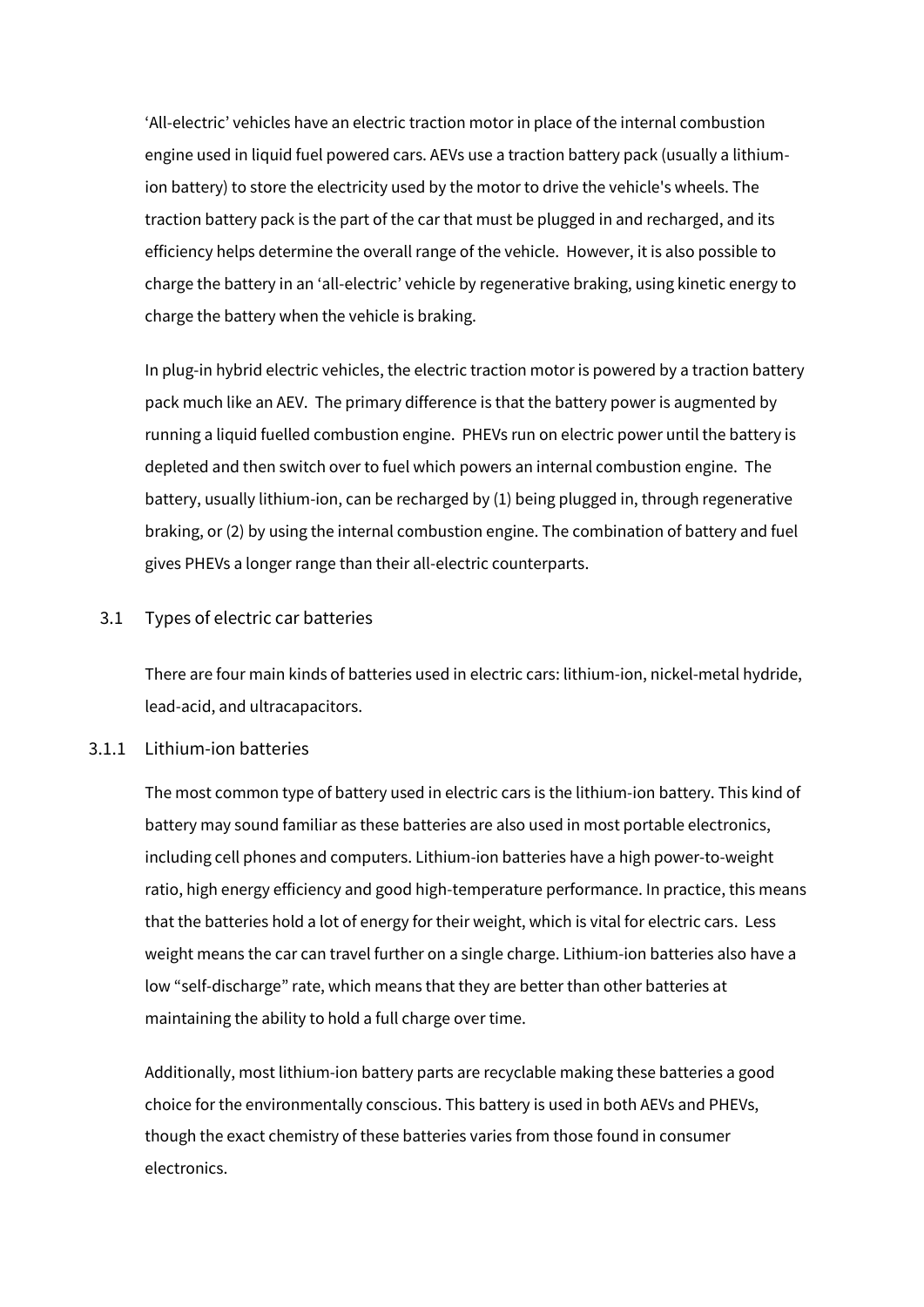#### 3.1.2 Nickel-metal hydride batteries

Nickel-metal hydride batteries are more widely used in [hybrid-electric vehicles](https://www.energysage.com/electric-vehicles/costs-and-benefits-evs/evs-vs-hybrids/), but are also used successfully in some all-electric vehicles. Hybrid-electric vehicles do not derive power from an external plug-in source and instead rely on fuel to recharge the battery which excludes them from the strict definition of an electric car.

Nickel-metal hydride batteries have a longer life cycle than lithium-ion or lead-acid batteries. They are also safer and tolerant to abuse. The biggest issues with nickel-metal hydride batteries is their high cost, high self-discharge rate, and the fact that they generate significant heat at high temperatures. These issues make these batteries less effective for rechargeable electric vehicles, which is why they are primarily used in hybrid electric vehicles.

#### 3.1.3 Lead-acid batteries

Lead-acid batteries are only currently being used in electric vehicles to supplement other battery loads. These batteries are high-powered, inexpensive, safe, and reliable, but their relatively short calendar life and poor cold-temperature performance makes them difficult to use in EVs. There are high-power lead-acid batteries in development, but the batteries available now are only used in commercial vehicles as secondary storage.

#### 3.1.4 Ultracapacitors

Ultracapacitors are not batteries in the traditional sense. Instead, they store polarized liquid between an electrode and an electrolyte. As the liquid's surface area increases, the capacity for energy storage also increases. Ultracapacitors, like lead-acid batteries, are primarily useful as secondary storage devices in electric vehicles because ultracapacitors enable electrochemical batteries to level their load. In addition, ultracapacitors can provide electric vehicles with extra power during acceleration and regenerative braking.